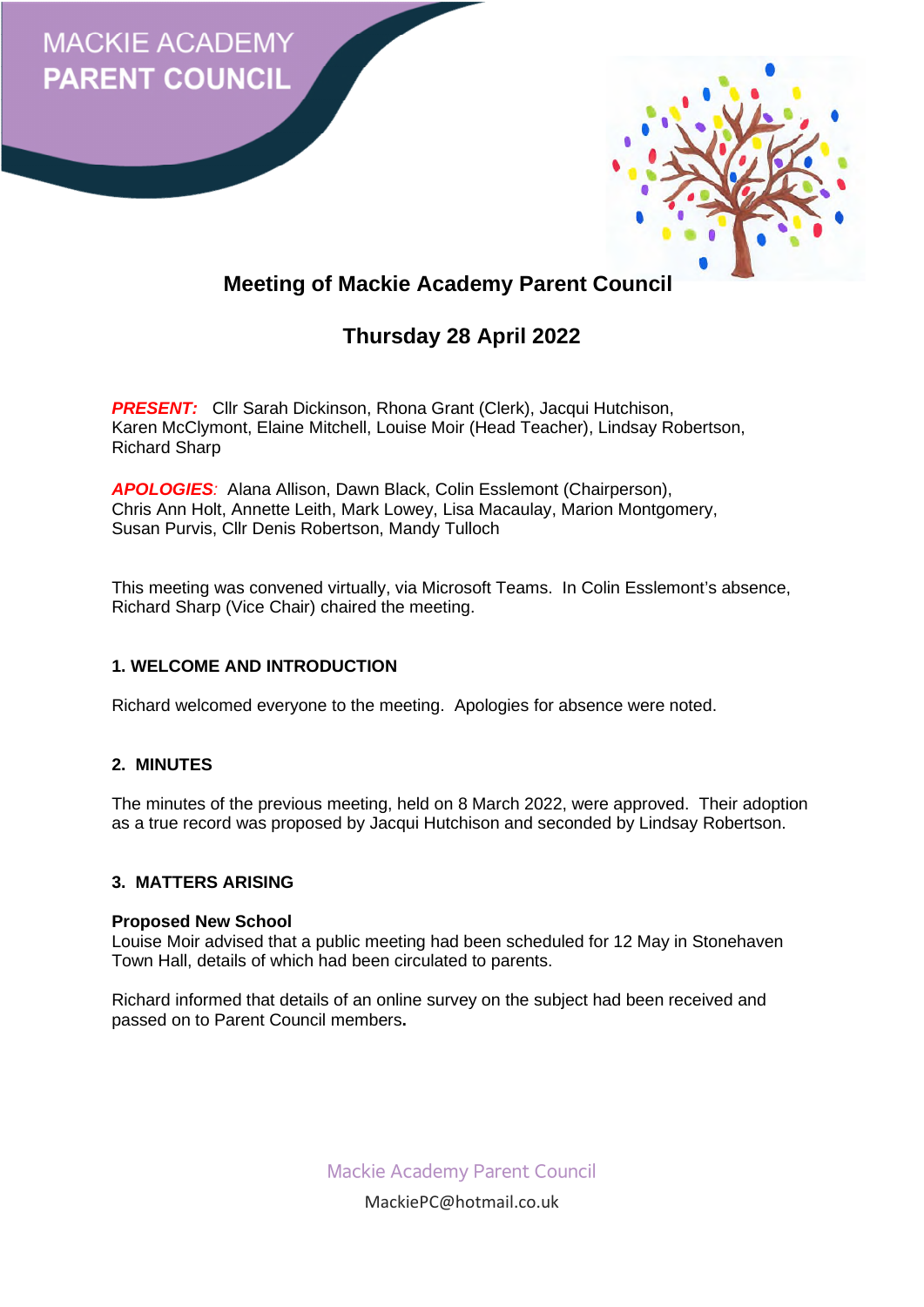# **4. SCHOOL BUSINESS**

#### **(a) School Improvement Plan 2022-27**

Louise shared the draft Improvement Plan for 2022-2027 and underlined that it was still a working document. She explained that the Wood Foundation prefer a 5-year plan but in any event it is realistic to consider longer-term aims as well as short-term targets, and it is also the school's preference.

Louise advised that she had recently met with all year groups in assemblies to look at vision, values and aim; and views had also been sought from staff and Parent Council members so that the evidence base has been wide-ranging.

Louise highlighted some of the key elements.

The 4 areas of focus are:

Health & Wellbeing Attainment and Achievement Ensuring Positive Destinations Promoting Lifelong Learning

It had been decided that the introduction – setting the context of the school – would be in a visual format rather than verbal and it was agreed this has worked well. Together with the main document, there will also be a 1-page summary and an executive summary.

The layout for the Quality Indicators is repeated for each indicator, making it easier to follow. Having discussed with staff their thoughts and views on prioritisation, the next step is to discuss Action Plans with the extended leadership team. Short-, medium- and long-term goals will be identified and it is intended to have an overarching Action Plan with each Faculty having an individual Action Plan.

Louise said she would share the Plan with members but cautioned again that it is a working document.

Jacqui Hutchison pointed out that mirroring the format for each indicator makes it easy to follow and the visual context is eye-catching. She also thought that an executive summary will be worthwhile.

Louise advised that when the completed document is uploaded to the website it is planned to have the executive summary first, leading to the main document but it is recognised that, for some people, the executive summary will be sufficient. Parent Council members will become familiar with the parts of the document that relate to their respective Impact Teams.

Richard asked how progress will be measured. Louise said that various forms of data are utilised. Exam results are obviously the final outcome but by then it can be almost too late to take any action. Tracking and monitoring of reports has worked well and Kat Thoirs is working on Standard Assessments with P7 pupils, testing them again in S3 so that it can be ascertained if students are staying on track and attaining each of the levels in BGE. Advice is also shared relating to progress in the steps between each level, since the levels can be quite broad. The stepped approach keeps students and parents informed of advancement.

For the Health & Wellbeing Indicator, Fiona Stark has organised various initiatives such as surveys and wellbeing logs for the young people, as well as monitoring staff's wellbeing too.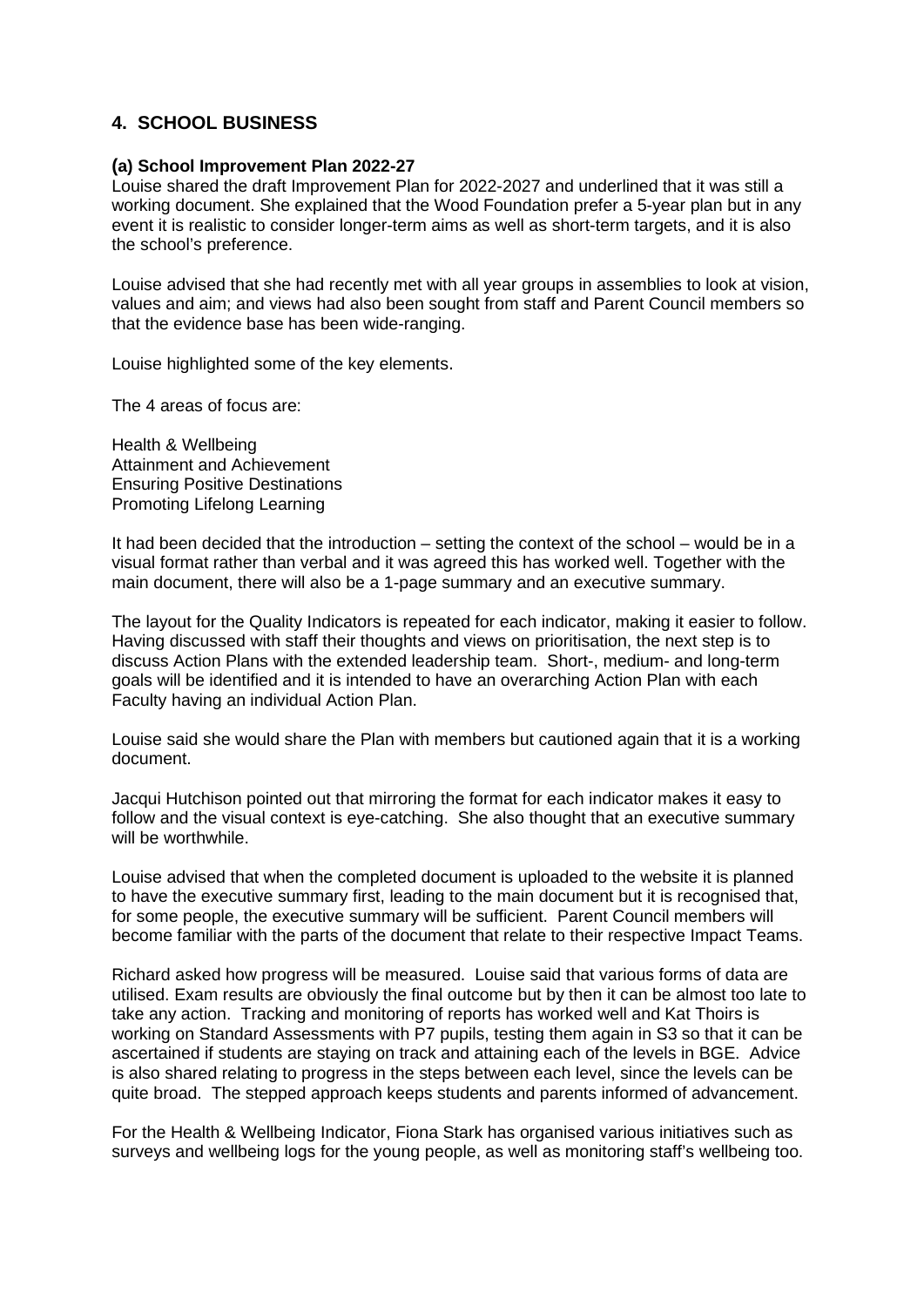Formal and informal evidence is gathered throughout the year and triangulated so that findings are not based solely on one small piece or snap-shot of evidence. For example, it is now 5 years since the Pupil Equity fund was introduced so consideration has been given on how the fund was spent and what impact it has achieved. There is also the Visible Learning Programme which has had varying success. Individually, staff benefited from the programme but Mackie did not become a Visible Learning School however it has helped to inform how best to develop the Excelerate programme. In 5 years' time it might be possible to look at whole school improvements but the Action Plans will be critical to achieving that and the aim is to have a realistic Improvement Plan that will help Mackie grow as a learning community.

Jacqui asked how achievements, other than academic success, will be recognised. Louise agreed that it is important to define attainment and achievement and capture all types of success. For instance, foundation apprenticeships cover a range of achievements within the apprenticeship, as well as a qualification, but it is vital to ensure that capturing attainment does not become just a box-ticking exercise. It is also intended to utilise the digital environment and encourage the young people to record their achievements themselves so that they can, for example be able to expand upon all they have accomplished during their time at Mackie.

Councillor Sarah Dickinson advised that the Education Committee is given sight of schools' Plans and she agreed that it is valuable to take a longer-term approach and have something to build on for the future, rather than just short-term aims.

Louise reported that she had asked the Director of Education if they could devise a model that would work for Mackie and he had given permission for them to do so. The model had also been discussed with the Quality Improvement Manager as well as the Director. There are some 170 primary and secondary schools in Aberdeenshire, all of which are very different, so one format would not work for every school and it is helpful that they have been able to pick a format that works best and tweak it to suit. Cllr Dickinson said it will be interesting to watch how it develops.

Richard indicated that it is worthwhile to include prioritisation since it can be quite challenging to adapt a way of working and sometimes do less but achieve more; deciding along the way if some piece of work should still be worked on, or if it is time to move onto something else.

#### **(b) Education Scotland Visit**

Louise reported that she has invited Education Scotland Inspectorate into school for a Recovery visit. An inspection has not been carried out during Louise's time in post (9 years) so it will also be helpful to see how they operate. Self-evaluation is ongoing but it is important to have others challenge procedures and ask pertinent questions.

Richard asked if there was anything more that Parent Council members could do by way of support. Louise said it had already started with participation in the Impact Teams and when the Action Plans are live it is anticipated that they will stimulate more specific discussions. Student ambassador programmes are now beginning to develop. The Community Coach is quite keen that students are listened to when they become involved. Adults can have a tendency to request a young person's views but then carry on regardless, and it is something to be mindful of and avoid.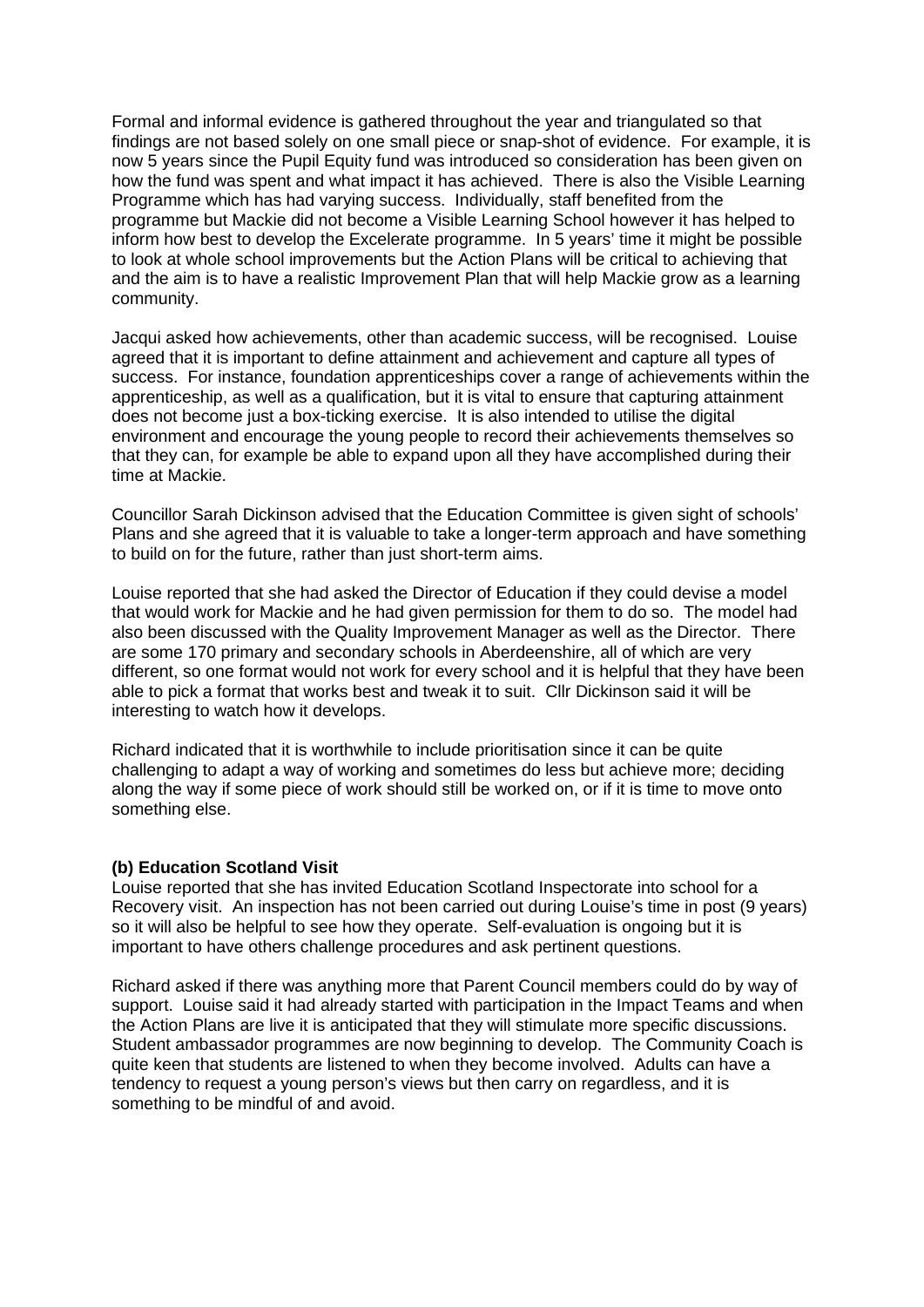The Inspectors will be in school from 9 to 11 May and the visit will be led by the school, principally looking at Continuity of Learning and Wellbeing of Communities; as well as Safeguarding and Child Protection (statutory requirements). It is likely that 9 May will be carried out remotely and it is hoped that representative(s) from the Parent Council will be able to participate in discussions. Input will be requested from members once the details are known.

On 10 May the Inspectors will be in school either in class or possibly with focus groups. They will be provided with a timetable and they will choose where they want to be. Fiona Stark will lead on Health & Wellbeing and the various initiatives within that remit. It is hoped to focus also on the enhanced provision and how vulnerable students were supported in the hub during lockdown and how they were impacted when school opened up again.

Louise stressed that it is felt the time is right for an external evaluation. There has been much sterling effort in trying times but it is anticipated that challenging questions will be asked. Richard pointed out that, given senior students are on study leave, the Inspectors will not get a true picture of the school. Louise accepted that but explained that not only has it been interesting watching the dynamics of the S1-S3 students rising to the challenge of being the only years in school but they are the young people who will be involved for most of the 5-year journey so it is important that they are consulted now.

The baseline exercise which began the Excelerate Programme has now been completed and the results collated. There was a 100% response from S1 pupils and their answers indicated strongly that initially they had struggled to feel they were part of the school community. It is hoped, 6 months later, that they have now settled into school life as things begin to return to some form of normality, and it will be interesting to see if their opinions have changed. As part of addressing that, consideration is being given to rebuilding the House activities. When the current  $1<sup>st</sup>$  year arrived, obviously there were no activities and no inter-house competitions. It will be worthwhile to include the wider community within Stonehaven too.

# **(c) Excelerate School Leaver Profile Event**

A Profile Event is being organised by the Wood Foundation, scheduled for 20 May. Mackie has been allocated 15 places: 4 staff, 7 pupils in different years, business/community representatives and 3 places for parents so that everyone's perspective is gathered. It should be an interesting and worthwhile event and it was hoped that 3 parent members would be free and able to participate.

It is a key output from the school and will be reported on at the next Parent Council meeting.

# **(d) Educational Visits**

Now that restrictions are lifting and returning to some form of normality, educational visits are being resumed and the subject is being discussed within school. There have been 2 ½ years of no trips and staff have become used to having all their holiday time so it is recognised that there might not be the same appetite for leading school trips. Also, term-time is very busy and involved so down-time is much appreciated. Rising costs have to be taken into consideration too. For example, previously the ski trip to Austria cost £1200 but now it would probably be in the region of £1400 to £1500. The Wild West trip had cost almost £3000. It will be much more expensive now. Furthermore, there had always been a long lead-in time allowing families to save up for the trip but now there are so many uncertainties around finances.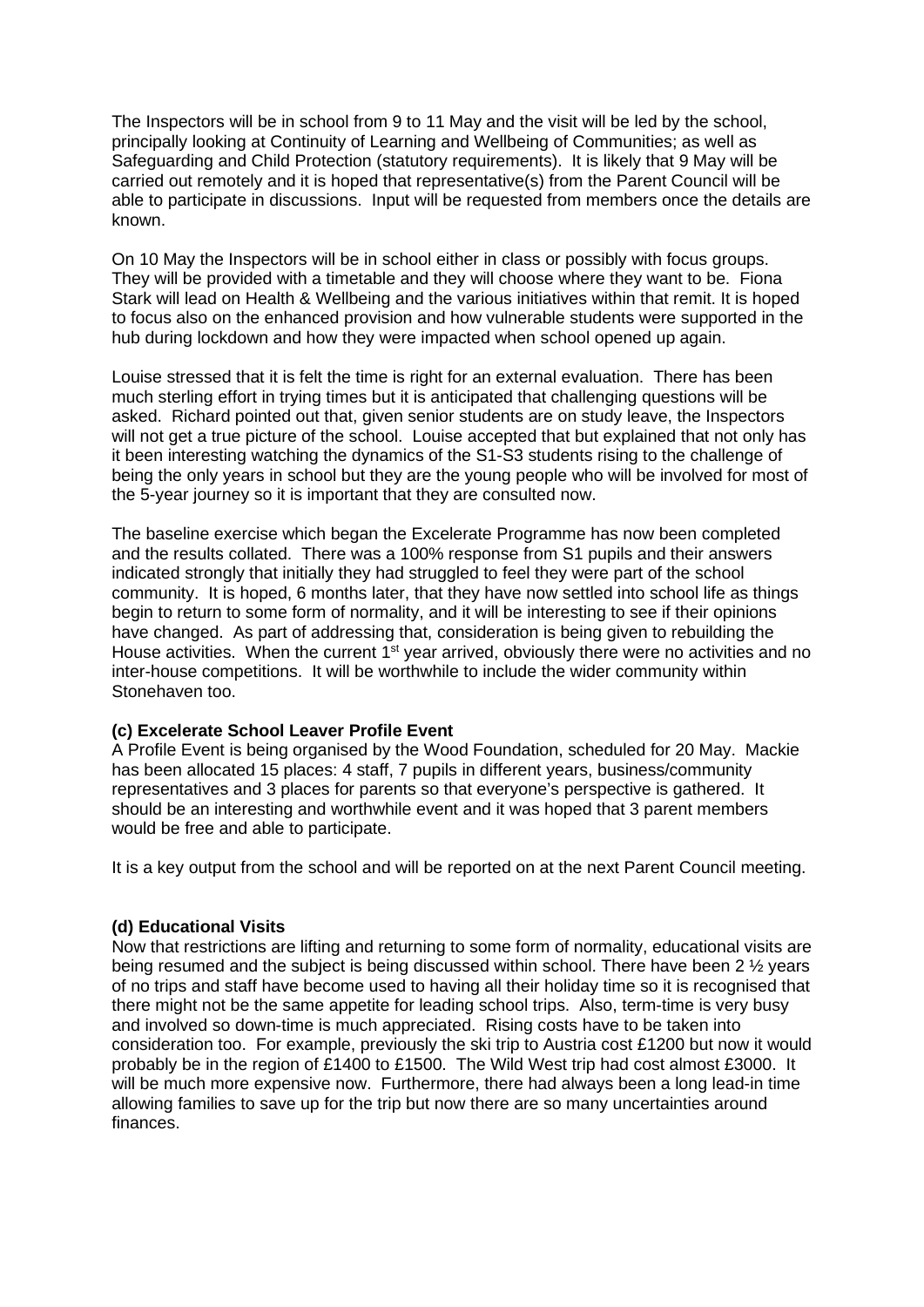Lindsay Robertson agreed about the challenges for trips abroad but indicated that her son had missed out on the P7 residential trip because of lockdown which means that that year group have not had that experience and it would be disappointing if they did not have any opportunities for a trip at some point.

Louise wondered if some form of activity days could be arranged, with perhaps a residential option being available. Aberdeenshire Council has an Outdoor centre which could be used to arrange a residential trip and it might be helpful to resume trips with a closer to home approach initially. Also, expensive trips can become divisive. There has been an increase in the number of pupils eligible for free school meals so there is a change in the landscape of the school, and the local community, and it has to be reflected.

Jacqui thought there was scope to offer some form of trip to S1 students but cautioned that nothing should be rushed into. She pointed out that as well as significant financial challenges for families, staff are facing another taxing year and need their free time.

Richard concurred. He underlined that eligibility for free school meals is a helpful indicator of the realities of life at present and it makes sense to base decisions on that factor. However, both types of trips are very worthwhile and should be "kept on the radar", including overseas trips, although there are so many uncertainties in the world at present; not only financial ones. Perhaps an overseas trip in, say, 2- or 3-years' time could be considered.

Louise said she was aware of Easter ski-ing trips where, because of the delays at Dover, some groups had been on buses for 27 hours by the time they arrived at the resort which is far from ideal but it was hoped that such issues will have been resolved by the time overseas trips resume.

Louise reported that it is intended to organise social events for the students. For instance, the Sports Day, as well as athletics, will include activities that everyone can get involved in. The sponsored walk will resume in September with additional elements, and perhaps in May 2023 it might be possible to offer activities to younger pupils and perhaps include residential trips.

Cllr Dickinson advised that her sons had participated in the ski-ing trips which they had really enjoyed but mostly the had just enjoyed being able to spend time with their friends.

Louise said it will be ensured that nothing is rushed into and anything that is organised will be as inclusive as possible.

# **5. RECRUITMENT FOR PARENT COUNCIL 2022-23**

Louise advised that information sessions would shortly be arranged for new S1 parents and also the pack containing all relevant information will be issued to all new parents at the end of May. The pack includes details of the Parent Council and it would be worthwhile to update the details and also to give consideration to other ways of raising awareness of the upcoming AGM and how to become involved in the Parent Council. Previously, flyers have also been handed out at the prizegiving (28 June) and at the summer concert. Possibilities can be discussed at the next meeting but it always makes sense to inform new S1 parents of the Parent Council given existing members will be leaving as their child moves on, or they have served their time on the committee so it is important to recruit new members.

Richard agreed that all opportunities to raise awareness of the Parent Council should be taken and said that the flyer and the information for the pack will be updated.